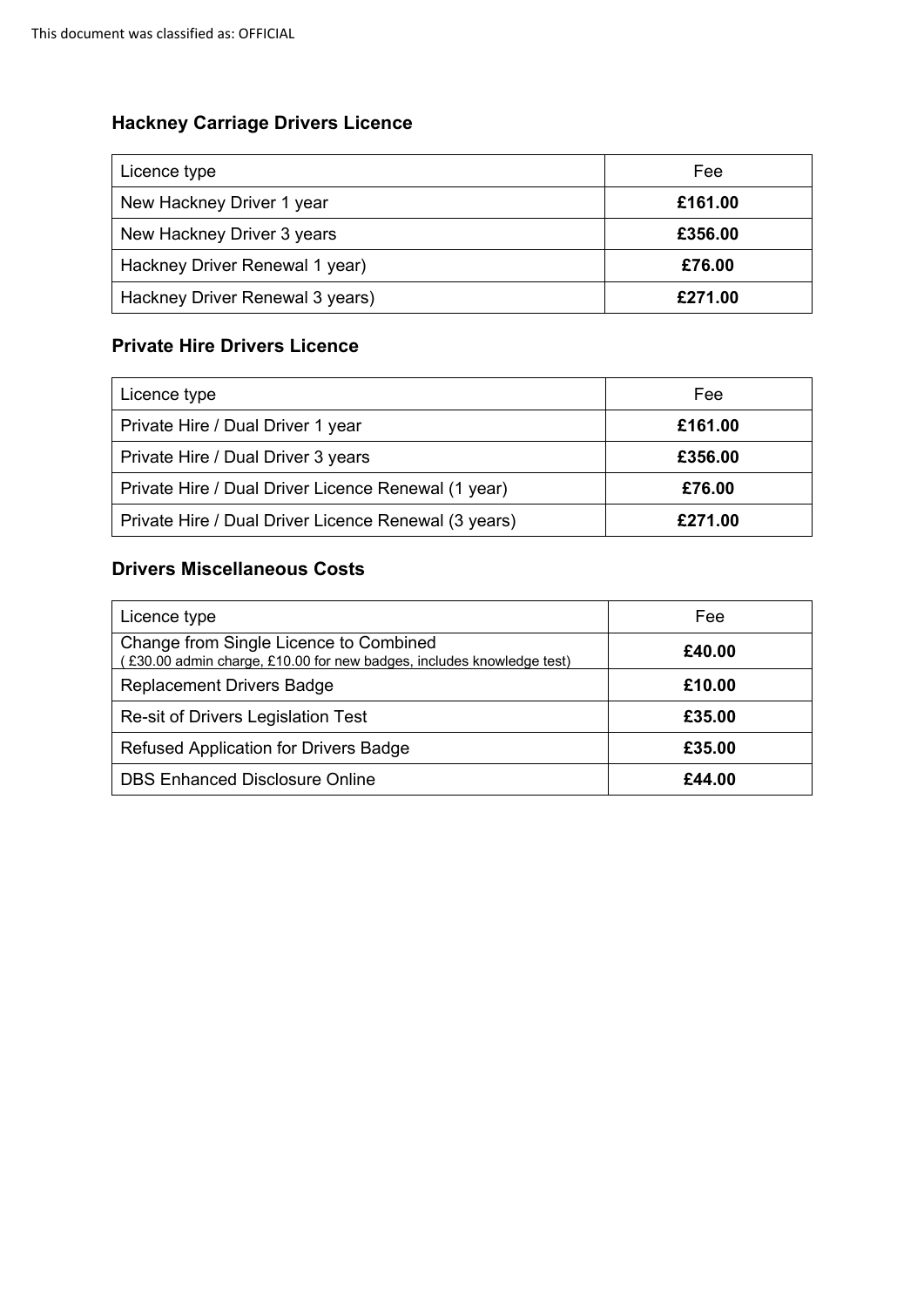## **Hackney Carriage Vehicle Licence**

| Licence type                                              | Fee     |
|-----------------------------------------------------------|---------|
| <b>Hackney Carriage New Vehicle Licence</b>               | £385.00 |
| Rear Plate                                                | £15.00  |
| <b>Front Plate</b>                                        | £10.00  |
| Door Decals 2 £5 each                                     | £10.00  |
| <b>Hackney Tariff Sticker</b>                             | £2.00   |
| Total                                                     | £422.00 |
| Hackney Carriage Vehicle Licence Renewal                  | £355.00 |
| Rear Plate                                                | £15.00  |
| Total                                                     | £370.00 |
| Hackney Carriage New Vehicle Licence with Disabled Access | £289.00 |
| <b>Rear Plate</b>                                         | £15.00  |
| <b>Front Plate</b>                                        | £10.00  |
| Door Decals 2 £5 each                                     | £10.00  |
| <b>Hackney Tariff Sticker</b>                             | £2.00   |
| Total                                                     | £326.00 |
| Hackney Carriage Vehicle Licence with Disabled Access     |         |
| Renewal                                                   | £266.00 |
| Rear plate                                                | £15.00  |
| Total                                                     | £281.00 |

#### **Private Hire Vehicle Licence**

| Licence type                                              | Fee     |
|-----------------------------------------------------------|---------|
| Private Hire New Vehicle Licence                          | £370.00 |
| <b>Front Plate</b>                                        | £10.00  |
| <b>Rear Plate</b>                                         | £15.00  |
| Total                                                     | £395.00 |
| <b>Private Hire Vehicle Licence Renewal</b>               | £340.00 |
| Rear Plate                                                | £15.00  |
| Total                                                     | £355.00 |
| Private Hire New Vehicle Licence with Disabled Access     | £277.00 |
| <b>Front Plate</b>                                        | £10.00  |
| Rear Plate                                                | £15.00  |
| Total                                                     | £302.00 |
| Private Hire Vehicle Licence with Disabled Access Renewal | £255.00 |
| <b>Rear Plate</b>                                         | £15.00  |
| Total                                                     | £270.00 |

### **Vehicle – Miscellaneous Costs**

| Licence type                  | Fee        |
|-------------------------------|------------|
| Door Decal (Hackney Carriage) | £5.00 each |
| Rear Plate                    | £15.00     |
| <b>Front Plate</b>            | £10.00     |
| <b>Hackney Tariff Sticker</b> | £2.00      |